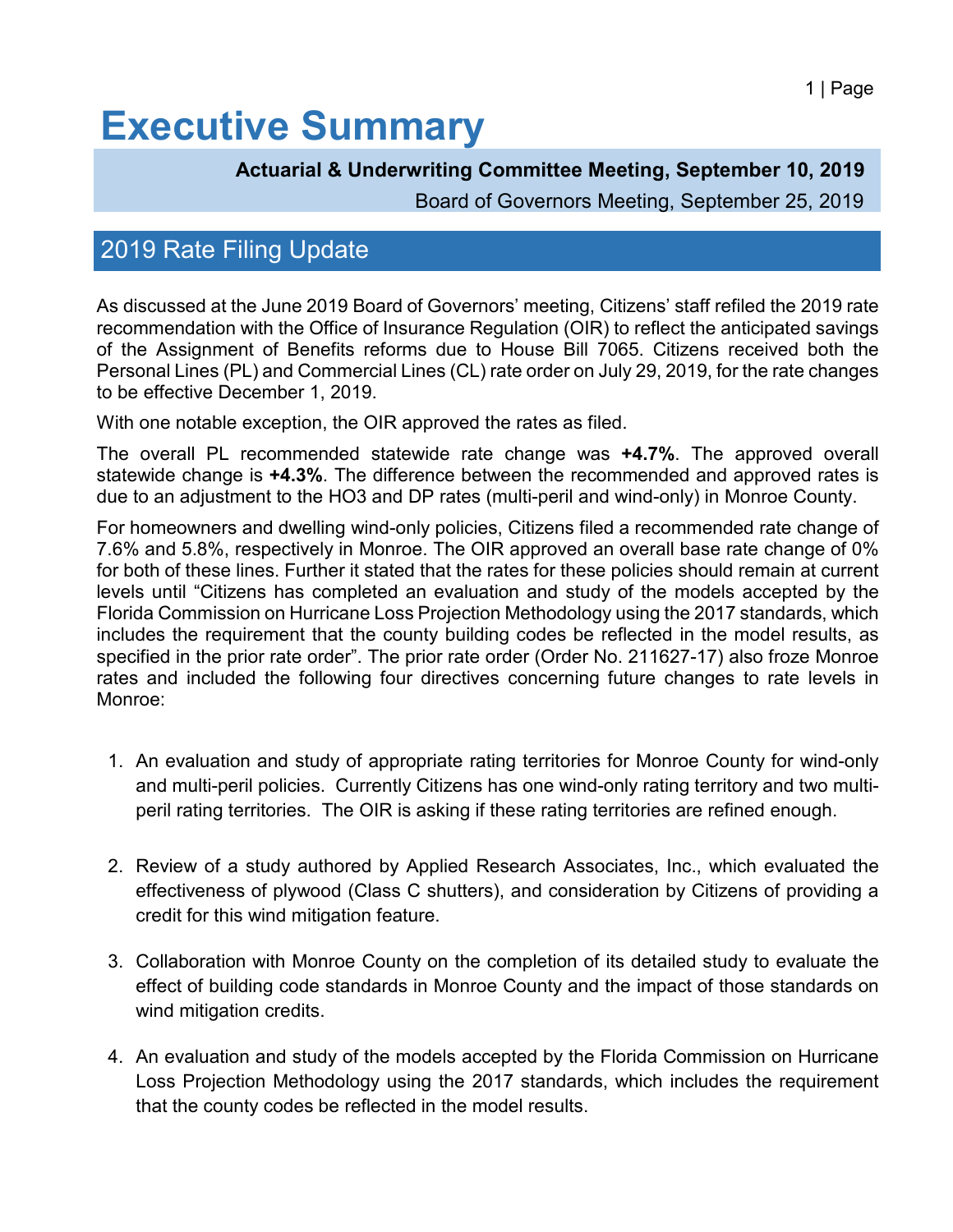# **Executive Summary**

#### **Actuarial & Underwriting Committee Meeting, September 10, 2019**

Board of Governors Meeting, September 25, 2019

Citizens' staff was able to directly address the first three of these directives. The fourth directive requires the incorporation of the most recently approved hurricane models into Citizens rate indication process. These models were not approved and available in time for these rate filings.

They will be incorporated in the next rate filings made in 2020. It is our belief that the use of these models will satisfy this requirement.

Note that all approved rate changes are average changes for each line of business. Individual policyholder changes may range between -10% and 10% for all lines of business.

The overall CL recommended rate statewide change is **8.9%**. The approved overall statewide change is **+8.9%**. In the aggregate, there were no significant differences between the recommended and approved rates for CL.

Across all lines of business combined, the recommended rate change was **5.1%** and the approved rate change is **4.8%**.